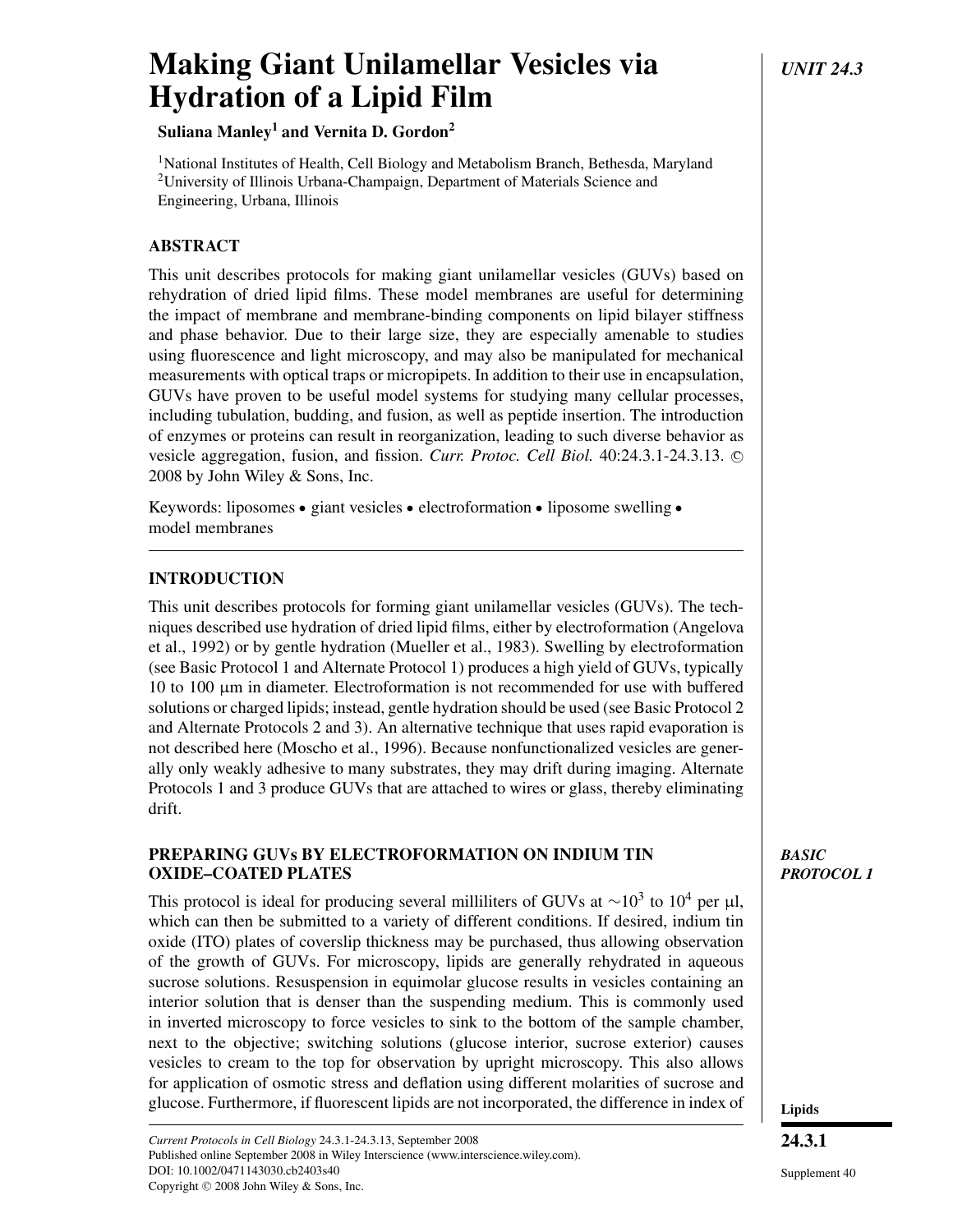refraction produced by the sugar solutions allows vesicles to be viewed using differential interference contrast or phase-contrast microscopy.

#### *Materials*

100 μl lipid in chloroform, at 5 to 10 mg/ml (see Support Protocol 1) Up to 600 mM sucrose, or sterile deionized  $H_2O$ 

- 25-cm2 ITO-coated plates (e.g., Delta Technologies, Ltd., part no. CG-511IN-50x50/1.1; *http://www.delta-technologies.com/*)
- Sealed chamber (e.g., vacuum desiccator) connected to dry nitrogen or vacuum source

Vacuum grease

Teflon holder and spacers for ITO-coated plates (see Support Protocol 2)

Oven with hole to introduce electrodes or heating bath (for lipid systems in which at least one component has a chain-melting transition temperature,  $T<sub>m</sub>$ , above room temperature)

Electrodes ("Mini-Plunger to BNC Male" or equivalent; e.g., Radio Shack) Function generator with readout for voltage and frequency (Stanford Research Systems, Ltd., *http://www.thinksrs.com/*)

#### *Prepare dry lipid film on ITO plates*

- 1. Prepare lipid mixtures (see Support Protocol 1).
- 2. Using a glass Pasteur pipet, deposit 2 to 3 drops of lipid mixture (∼25 μl) onto the conductive side of a 25-cm<sup>2</sup> ITO-coated plate.

*Less lipid should be used for a smaller plate; maintain coverage of* <sup>∼</sup>*<sup>1</sup>* <sup>μ</sup>*l/cm2.*

3. Before the solution dries, use the side of the pipet to quickly spread the lipid over the surface of the plate using a single swipe. Repeat with second plate.

*Viewed in reflection, the lipid film should appear as colored interference fringes. The film should be as uniform as possible. Nonuniform films may result in a larger number of multilamellar or small vesicles. See Commentary for more information on the influence of film properties.*

4. Place plates under vacuum at room temperature for at least 2 hr and up to overnight, until ready for use.

#### *Carry out electroformation*

5. Assemble plates into parallel assembly in the Teflon holder, separated by spacers.

*To prevent leakage, a small amount of vacuum grease may be spread around any seams in the Teflon holder. Parafilm or plastic wrap may be used to secure the assembly and render it leakproof.*

6. Fill assembly with up to 600 mM sucrose solution or sterile deionized water.

*Choice of solvent and concentration is to be determined by the amount of osmotic stress, density, and index mismatch required for the experiment, and is a tunable parameter that is purely up to the experimenter.*

7. *Optional:* For lipid mixtures or lipids with low *T*m, place the assembly in an oven or heating bath set above  $T<sub>m</sub>$  for the highest-melting component.

*For most unsaturated lipids and for many saturated lipids with tails up to 16 carbon atoms long, 50*◦*C is sufficient.*

8. Attach one electrode to each plate.

*Chamber should be covered to eliminate evaporation.*

9. Set the function generator to output AC current (a sine wave), with amplitude 2 V, frequency 10 Hz. Incubate 1 to 2.5 hr.

**Making Giant Unilamellar Vesicles via Hydration of a Lipid Film**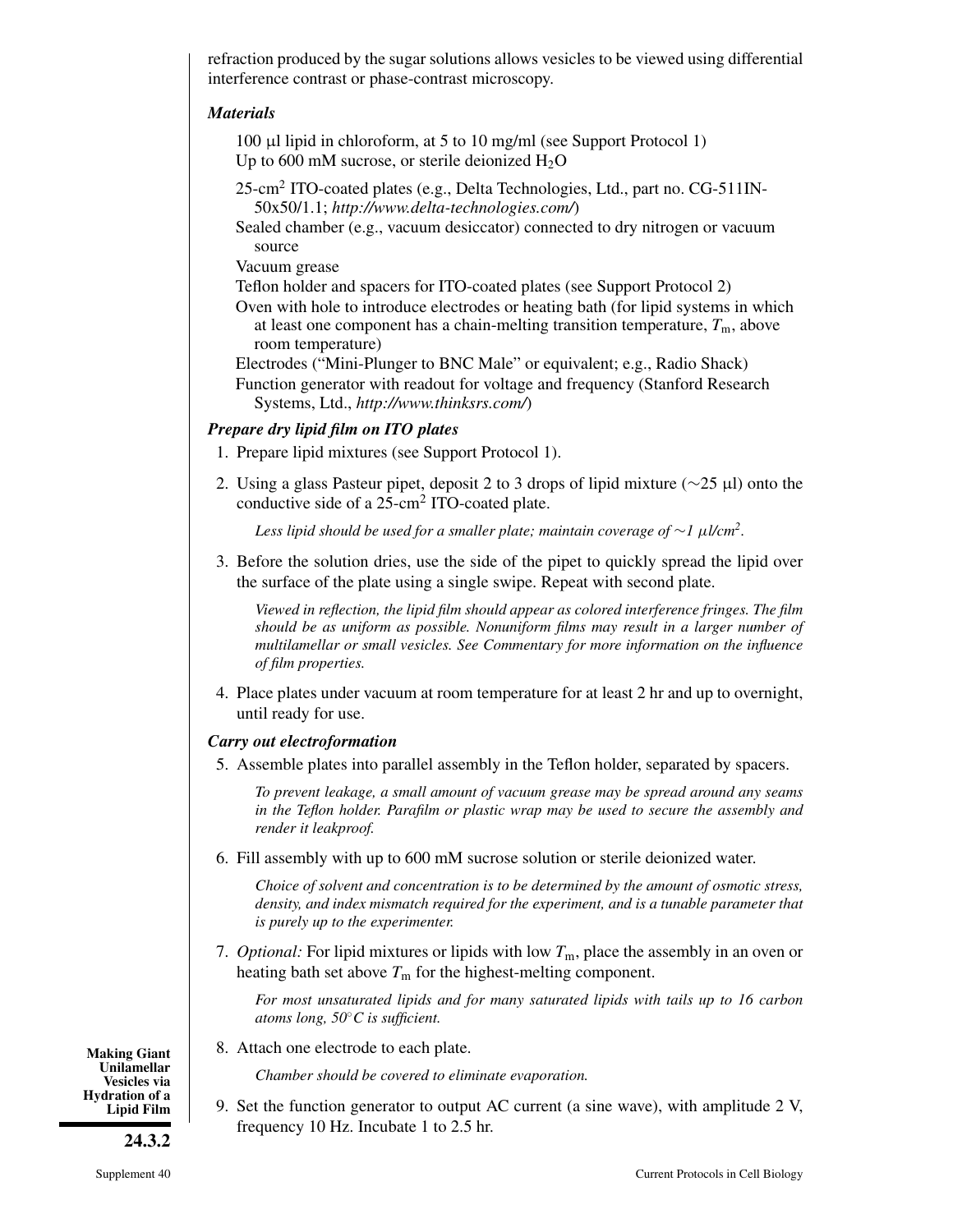#### *Handle and store GUVs*

10. Remove assembly from function generator and oven. Use a pipet or syringe needle to extract vesicles. Take care to minimize shear stresses by using a large pipet-tip opening or syringe needle and slow extraction to maximize the number of vesicles that survive this transfer.

*If using membrane dyes, unilamellar vesicles can be identified under the microscope as vesicles with the lowest fluorescence from the membrane.*

- 11. Use GUVs within a few hours of formation (although a fraction will survive overnight).
- 12. Store GUVs at room temperature.

### **MAKING LIPID MIXTURES**

This protocol describes the proper handling and storage of lipids, and gives some guidelines for selecting lipid mixtures.

#### *Choice of lipids*

Choosing a lipid composition is the first step in planning your experiments with GUVs. For testing your ability to make GUVs, a single, unsaturated lipid such as dioleoylphosphatidylcholine (DOPC) may be useful for troubleshooting. For model raft mixtures, a 1:1:1 molar composition of DOPC:sphingomyelin:cholesterol is typical, and is commonly referred to as the canonical raft mixture. However, this mixture produces GUVs that may not be phase-separated at room temperature. Therefore, if your microscope does not have the capability to be cooled, a mixture with a lower level of cholesterol that will readily phase-separate at room temperature may be preferable. For phase diagrams that provide the lipid phase melting temperatures of a range of ternary mixtures (Veatch and Keller, 2002), the influence of aliphatic chain length (Veatch and Keller, 2003) and sterol type (Bacia et al., 2005; Beattie et al., 2005) have also been investigated.

Lipid mixtures for peptide- and protein-binding experiments must be chosen carefully, since binding may depend strongly on lipid composition. In particular, it may be necessary to incorporate charged lipids in order to achieve binding (Bigay et al., 2003). A reasonable choice of lipids may be dictated by the natural lipid environment of the protein of interest. Biotinylated lipids are also available, and allow binding of vesicles to streptavidin or streptavidin-treated surfaces and objects.

Fluorescent lipid probes are useful for imaging vesicles and for determining phase behavior (Bagatolli, 2006). Headgroup-labeled phospholipids are typically used for these purposes, since the bulky fluorophore may interfere with lipid ordering if attached to an aliphatic chain. Several probes are available with readily accessible excitation wavelengths, including rhodamine-, Texas Red–, NBD- and fluorescein-conjugated lipids. These probes all partition preferentially into the liquid-disordered, non-raftlike phase, and are typically added at concentrations of ∼0.1 mol%. Probes that partition into the liquid-ordered, raftlike phase can also be desirable for probing curvature and mobility; these include perylene (Baumgart et al., 2003) and cholera toxin B binding to GM1 gangliosides (Bacia et al., 2005). The lipid probe Laurdan is a particularly powerful tool for studying local membrane ordering; the spectrum of the Laurdan molecule is dependent on the polarity of its surroundings and therefore reflects the packing density of neighboring lipids (Bagatolli and Gratton, 2000). By measuring the spatially resolved spectra, a mapping of phases can be derived. However, Laurdan requires two-photon excitation, due to its low excitation wavelength and its rapid photobleaching.

#### *SUPPORT PROTOCOL 1*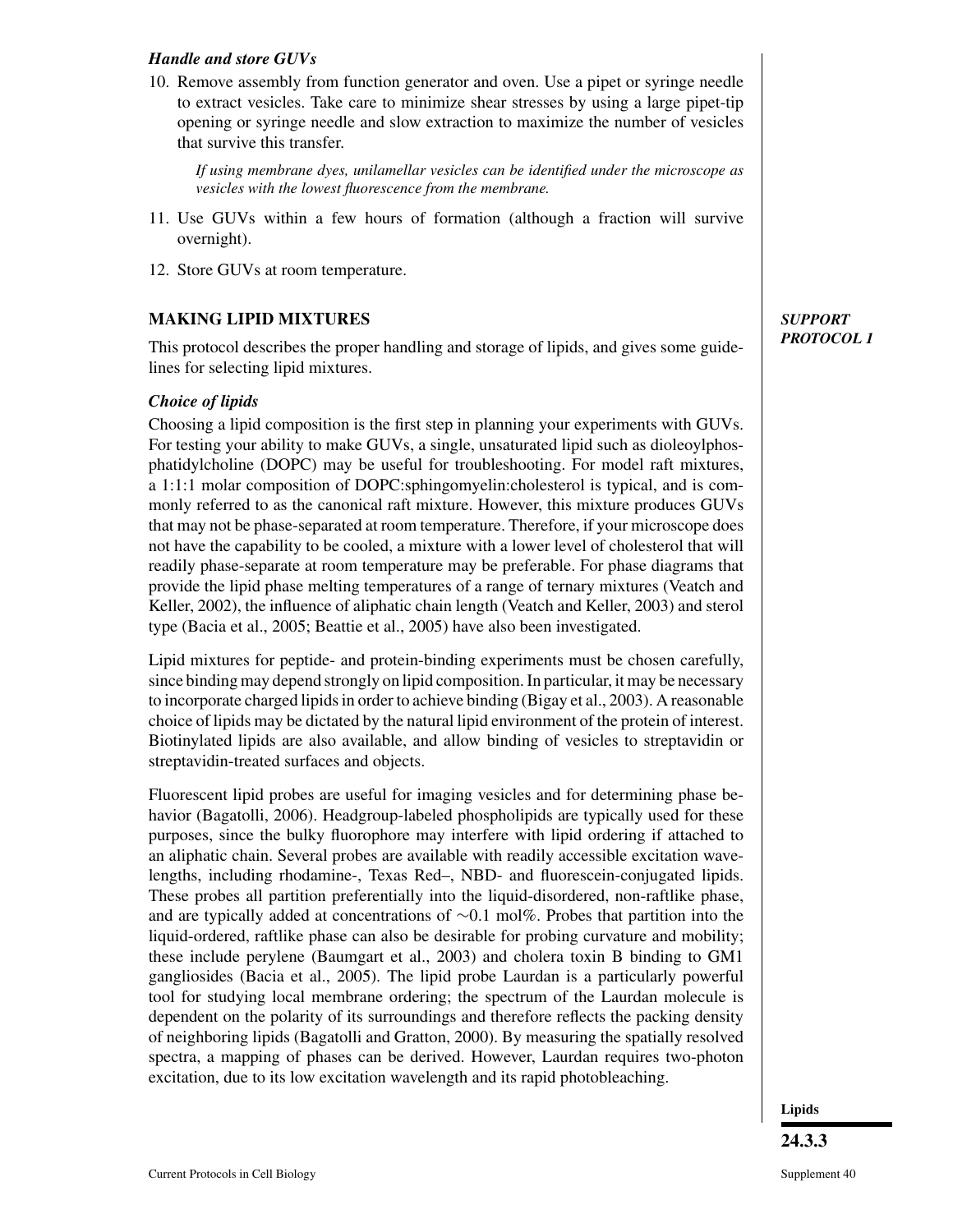#### *Materials*

|  | Lipid (Avanti Polar Lipids; when received, store at $-20^{\circ}$ C or lower)<br>Chloroform<br>Methanol (optional)<br>Argon or nitrogen gas                                     |
|--|---------------------------------------------------------------------------------------------------------------------------------------------------------------------------------|
|  | Glass vials with Teflon closures<br>Microdispensers with glass bores (Drummond), or Hamilton syringes<br>Teflon tape                                                            |
|  | 1. Rehydrate lipids supplied as powder in chloroform or a 2:1 $(v/v)$ mixture of chloro-<br>form:methanol.                                                                      |
|  | See Commentary for more information on the influence of film properties.                                                                                                        |
|  | 2. Handle lipids in chloroform with glass, stainless steel, or Teflon labware. Store all<br>solutions in glass vials with Teflon-lined caps.                                    |
|  | 3. Use microdispensers with glass bores or Hamilton syringes to measure volumes for<br>making lipid mixtures.                                                                   |
|  | Typically, mixtures should be made in small volumes ( $\sim$ 100 $\mu$ l) or stored as aliquots to<br>avoid contamination from handling.                                        |
|  | 4. Rinse all surfaces to come into contact with lipid solutions with chloroform.                                                                                                |
|  | This includes microdispenser tips, glass bores, glass vials, ITO-coated plates, platinum<br>wires, and Teflon plates.                                                           |
|  | 5. After use, store solutions under argon or nitrogen gas at $-20^{\circ}$ C or lower to prevent<br>hydrolysis or oxidation of lipids. After sealing, wrap caps in Teflon tape. |
|  | DESIGN OF A PTFE (TEFLON) HOLDER FOR ELECTROFORMATION ON                                                                                                                        |

*SUPPORT PROTOCOL 2*

### **DESIGN OF A PTFE (TEFLON) HOLDER FOR ELECTROFORMATION ON ITO-COATED PLATES**

This protocol describes the design of a Teflon holder for ITO-coated plates used in electroformation. The dimensions should be adjusted to accommodate the size of the plates. A polytetrafluoroethene (PTFE, or Teflon) block is machined to prepare the holder. The holder consists of two pieces of Teflon designed to fit together. The design considerations are that plates should be held 2 to 5 mm apart. The inner dimensions of each Teflon piece should slightly exceed (by ∼1 mm) those of the ITO-coated plates. An example is shown in Figure 24.3.1, for plates with dimensions  $50 \times 50$  mm.



**Making Giant Unilamellar Vesicles via Hydration of a Lipid Film**

**Figure 24.3.1** Teflon holder for ITO-coated plates, made from two pieces (shown left and right), front view and side view (shown top and bottom).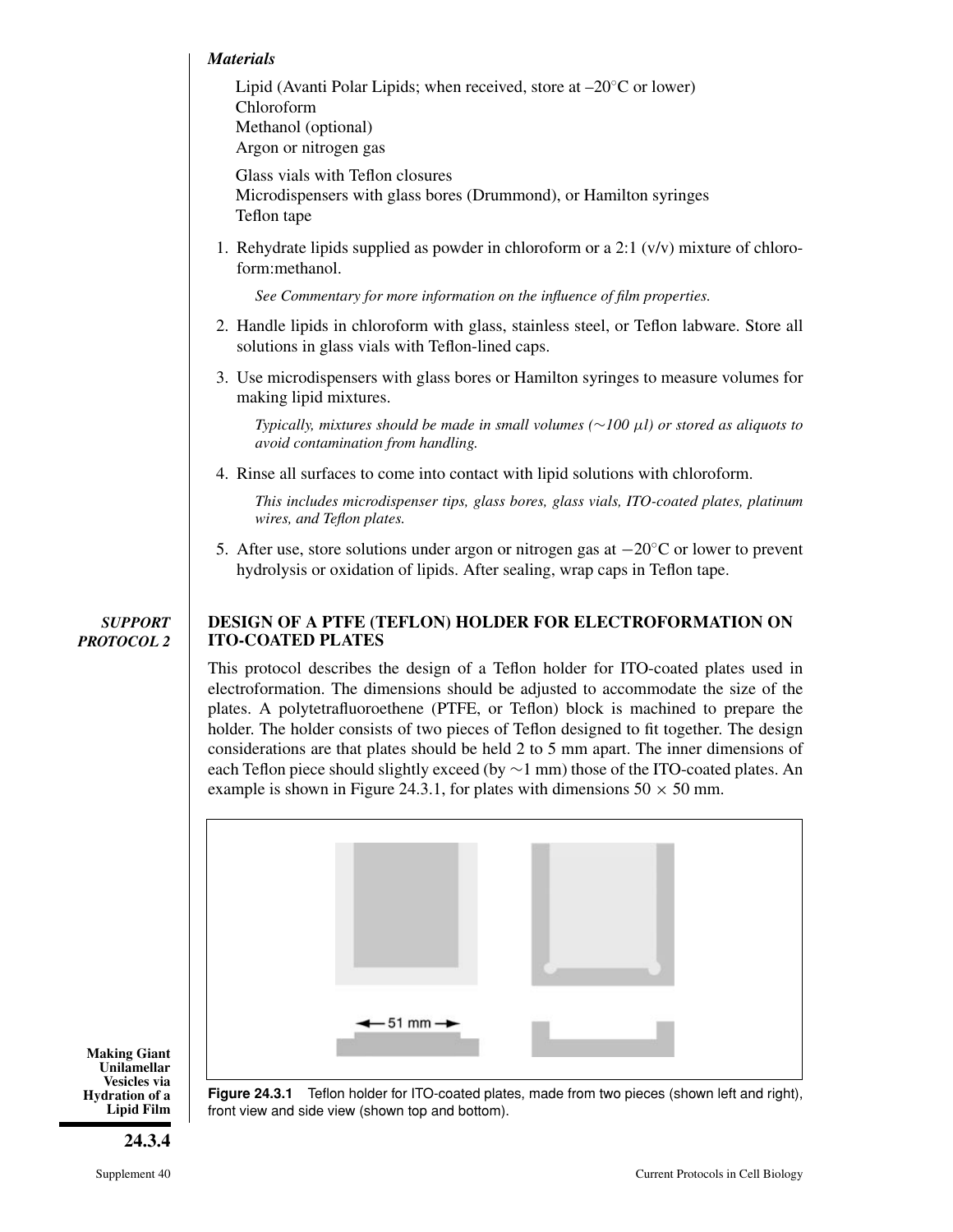### **PREPARING GUVs BY ELECTROFORMATION ON PLATINUM WIRES**

This protocol produces a high yield of GUVs in a sample-chamber geometry that is well adapted for viewing under a microscope. Vesicles adhere to the platinum wire electrodes on which they form, so they remain largely stationary, without optically resolvable thermal fluctuations below ∼45◦C. If desired, the electroformation chamber can be adopted to allow harvesting of vesicles for experimentation on individual, isolated GUVs by using hydrodynamic flow along and across the electrodes.

### *Additional Materials (also see Basic Protocol 1)*

5 to 10 μl of lipid solution in chloroform (Support Protocol 1) at concentration of 0.5 to 0.66 mM (∼0.5 mg/ml)

Up to 600 mM sucrose, or sterile deionized  $H_2O$ 

Platinum wires, 0.5- to 2.0-mm diameter

Microdispensers with glass bores (Drummond), or Hamilton syringes

Sealed chamber (e.g., vacuum desiccator) connected to dry nitrogen or vacuum source

Electroformation chamber (see Support Protocol 3), assembled with platinum wires

#### *Prepare lipid-coated platinum wires*

- 1. If using more than one species of lipid, mix in the desired ratio (see Support Protocol 1) and dilute in chloroform. Add membrane  $\text{dye}(s)$  and other components to be incorporated into the membrane, if desired, so that the total concentration of membrane components in chloroform solution remains ∼0.5 to 0.66 mM, or  $\sim 0.5$  mg/ml.
- 2. Using a glass microdispenser or Hamilton syringe, deposit solution onto platinum wires in drops of  $\sim$ 1 μl, so that drops are pendant from the wires.

*Drops can be closely spaced along the wires, but care should be taken that they do not coalesce; too high a concentration of lipid will result in multilamellar vesicles.*

3. Dry lipid onto wires in nitrogen environment or under vacuum for 2 hr to overnight at room temperature.

### *Electroform GUVs*

4. Add water (or other aqueous solution) to the chamber so that the wires are covered.

*Choice of solvent and concentration is to be determined by the amount of osmotic stress, density, and index mismatch required for the experiment, and is a tunable parameter that is purely up to the experimenter.*

5. If necessary, heat chamber so that the temperature is above  $T_m$  for the highest-melting component in the system.

*For lipid systems in which Tm for one or more component is above room temperature, the electroformation chamber must be heated above Tm for the highest-melting component in the system. This may be done using a heating bath, by heating the chamber directly using resistive heating or Peltier plates, or by preheating the hydration solution, if the duration of electroformation is less than the time for the solution temperature to drop below Tm.*

6. Apply a 2- to 10-V, 10-Hz AC electrical field across the electrodes for 30 to 120 min.

*During electroformation, care should be taken that the hydrating solution is in continuous contact with the electrode wires. If necessary, additional hydrating solution can be added to compensate for evaporation, but care should be taken to minimize hydrodynamic disturbances in the chamber, because these will wash vesicles off electrodes.*

*Chambers can also be covered with a lid to reduce evaporation.*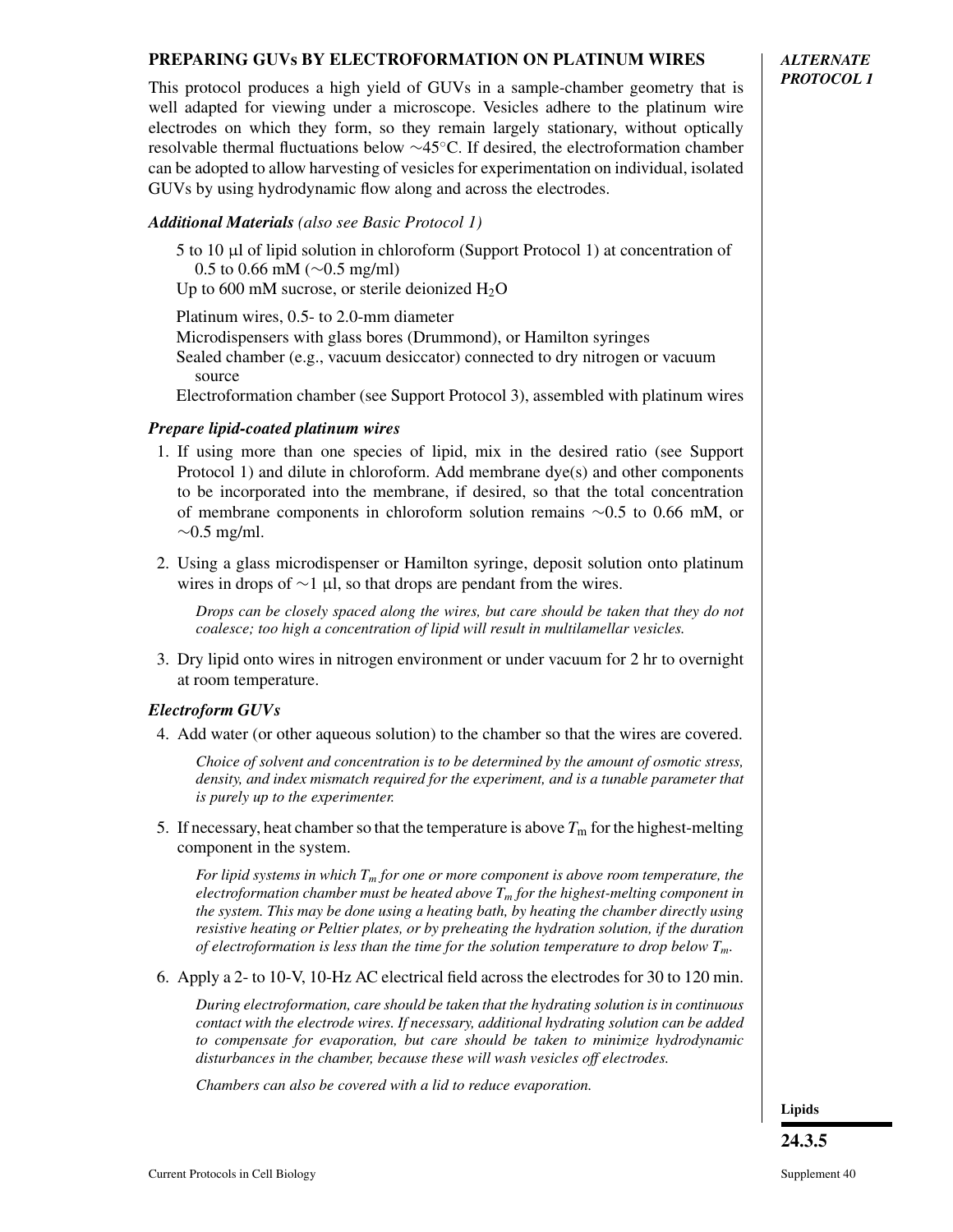*Time for electroformation varies with the lipids used, as does the yield. In general, increasing the percentage of phosphatidylcholine (PC) lipids increases yield and lowers electroformation time. Most vesicles formed using this technique will be unilamellar. Multilamellar vesicles can be identified, if membrane dyes are used, by higher levels of fluorescence.*

#### *SUPPORT PROTOCOL 3*

### **DESIGN OF A CHAMBER FOR ELECTROFORMATION ON PLATINUM WIRES**

This protocol describes the design and construction of a chamber for electroformation on platinum wires, intended for stringent temperature control and to allow for harvesting of GUVs. This design can be adapted depending on the need for viewing and manipulating GUVs.

### *Materials*

Platinum wires, 0.5- to 2.0-mm diameter Aluminum block (machined; typical dimensions,  $10 \times 4 \times 1$  cm) Electrical block fittings or terminal block fittings (McMaster-Carr, *http://www.mcmaster.com*) Optional items: PTFE seals Cover glass for microscopy Norland optical adhesive Resistive heating wire Ceramic insulators and fittings for electrical attachment Thermocouple

### *Chamber construction*

The essential elements of this electroformation chamber are provided by two platinum wires, which serve as the electrode substrates for formation of GUVs, and the aluminum block, machined to provide a water-tight chamber. If intended for viewing under an inverted microscope, this chamber may be created by machining a hole ∼2 to 3 cm in diameter through the aluminum block and sealing a cover glass across the bottom using an epoxy that is nonreactive in water. Platinum-wire electrodes should be threaded through holes drilled in the side walls of this chamber so that they are parallel and spaced about 3 mm apart. These holes should be lined with PTFE or some other material so that the wires are electrically isolated from the aluminum block, and sealed so that the chamber is watertight using nonreactive adhesive and/or tightly packed PTFE tape. If viewing under an inverted microscope is intended, wire electrodes should be placed as close as possible to the bottom of the chamber, so that they are within the working distance of the microscope objective to be used. Electrical block fittings attached to the ends of the wires (which should protrude ∼1 cm outside the aluminum block) allow these electrodes to be coupled to a function generator for electroformation. This design is illustrated by the central chamber of Figure 24.3.2.

If this chamber is to be used to electroform vesicles in which one or more lipid component(s) has  $T_m$  higher than room temperature, the chamber can be constructed so that it is resistively heated. This can be done by drilling two parallel holes in the aluminum block and threading heating wire through them so that the water chamber is approximately circumscribed. If this or another heating method is used, the chamber should be constructed with a thermocouple positioned as closely as possible to the wire electrodes, so that the temperature can be monitored.

**Making Giant Unilamellar Vesicles via Hydration of a Lipid Film**

**24.3.6**

Working at elevated temperatures will cause more rapid evaporation of the aqueous solution. If the solution level drops below the wire electrodes, vesicles will be destroyed by contact with air. Furthermore, if solutions other than pure water are used, evaporation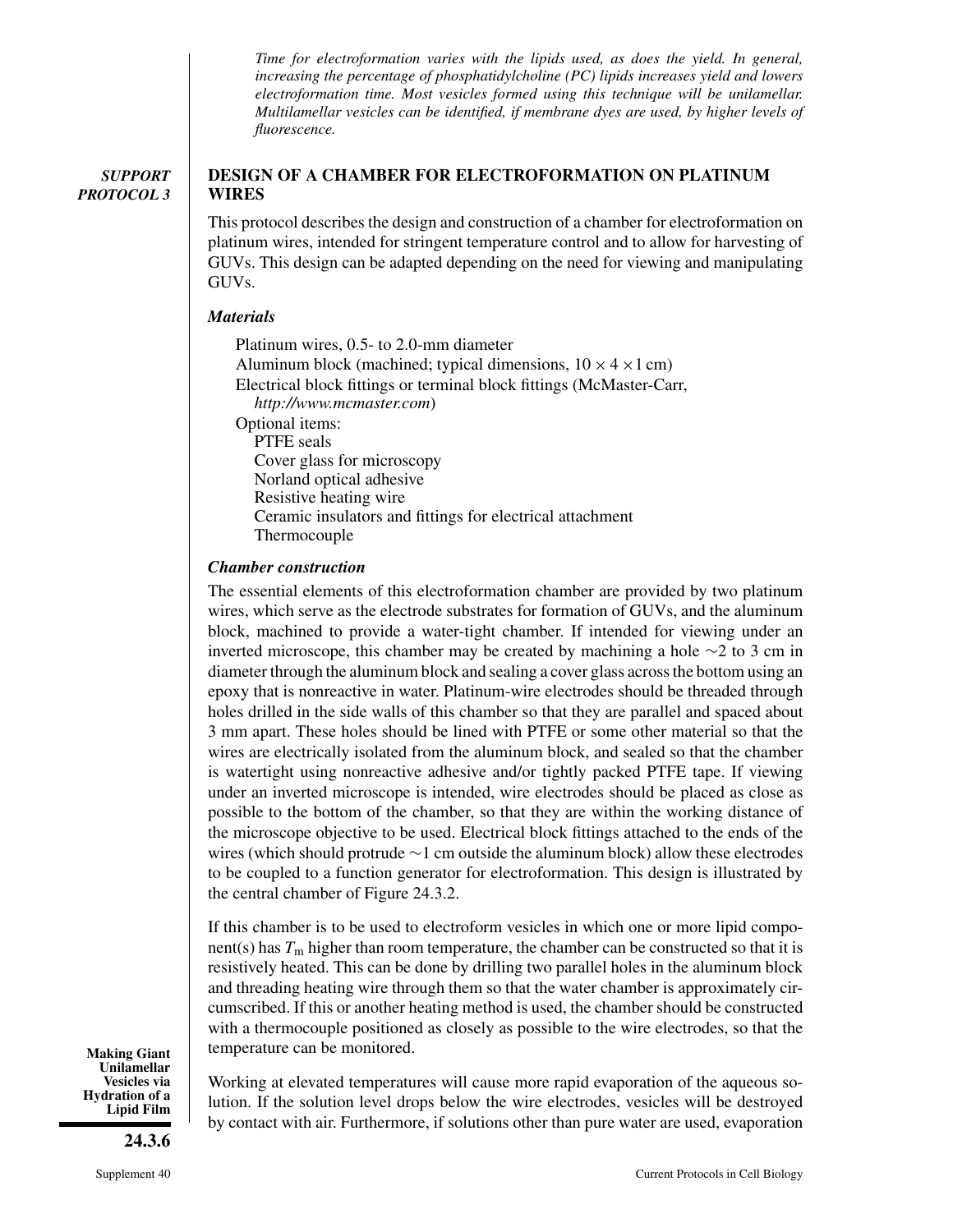

**Figure 24.3.2** Electroformation assembly for platinum wires, showing optional water reservoir and harvesting chamber. The central chamber is essential, and contains the electrodes where the electroformation takes place.

will increase the concentration of solutes external to vesicle membranes (if any) and may cause membranes to become flaccid. If preventing this is desired, the chamber may be fitted with a sealed lid to reduce evaporation. However, such a lid may hinder application of some imaging techniques (if a lidded chamber is used under laser-scanning confocal microscopy, for example, reflection off the lid can significantly increase photobleaching throughout the sample). The effects of evaporation may also be mitigated by drilling the aluminum block to create a second water reservoir that is connected by a channel to the chamber in which electroformation and viewing are done. This is illustrated by the left chamber in Figure 24.3.2, marked "water reservoir." If this channel is higher (or lower) than the wire electrodes, water may be gently added to the reservoir to refill the electroformation chamber without significantly disrupting the lipids on the wires.

Alternatively, hydrodynamic flow can be deliberately used to flush GUVs off the wires so that isolated GUVs can be studied individually. Membranes should be fluid (above *T*m) for this to be effective. To avoid temperature-shocking vesicles, it may be desirable to preheat the water used for flushing so that it is at approximately the same temperature as the solution surrounding the membranes. An electroformation chamber that has been used to form and harvest GUVs using this method is sketched below, in Figure 24.3.2. The chamber is lidded and sealed except for the harvesting chamber, which is open on one end to allow access to vesicles. Dimensions depicted are not necessarily to scale.

### **PREPARING GUVS BY SWELLING OFF OF PTFE (TEFLON)**

While electroformation is the most successful protocol to date for producing a high yield of giant unilamellar vesicles, it works well only for a limited range of lipid compositions, notably those high in phosphatidylcholine (PC) lipids ( $>25\%$  to 50 mol%) and low in charged lipids  $\left( \langle 2|0 \rangle \right)$  such as phosphatidylserine (PS) and phosphatidylglycerol (PG). Electroformation is also limited in the swelling solutions (buffers) to which it can be applied, because if salts are in the aqueous solution, the electric field can cause gas to be liberated by hydrolysis and form bubbles at the electrodes, where they destroy the vesicles. There is some evidence that electroformation can produce damaged membranes, and using a swelling technique to check the results seen for electroformed membranes allows the identification of artifacts (Gordon et al., in preparation).

### *BASIC PROTOCOL 2*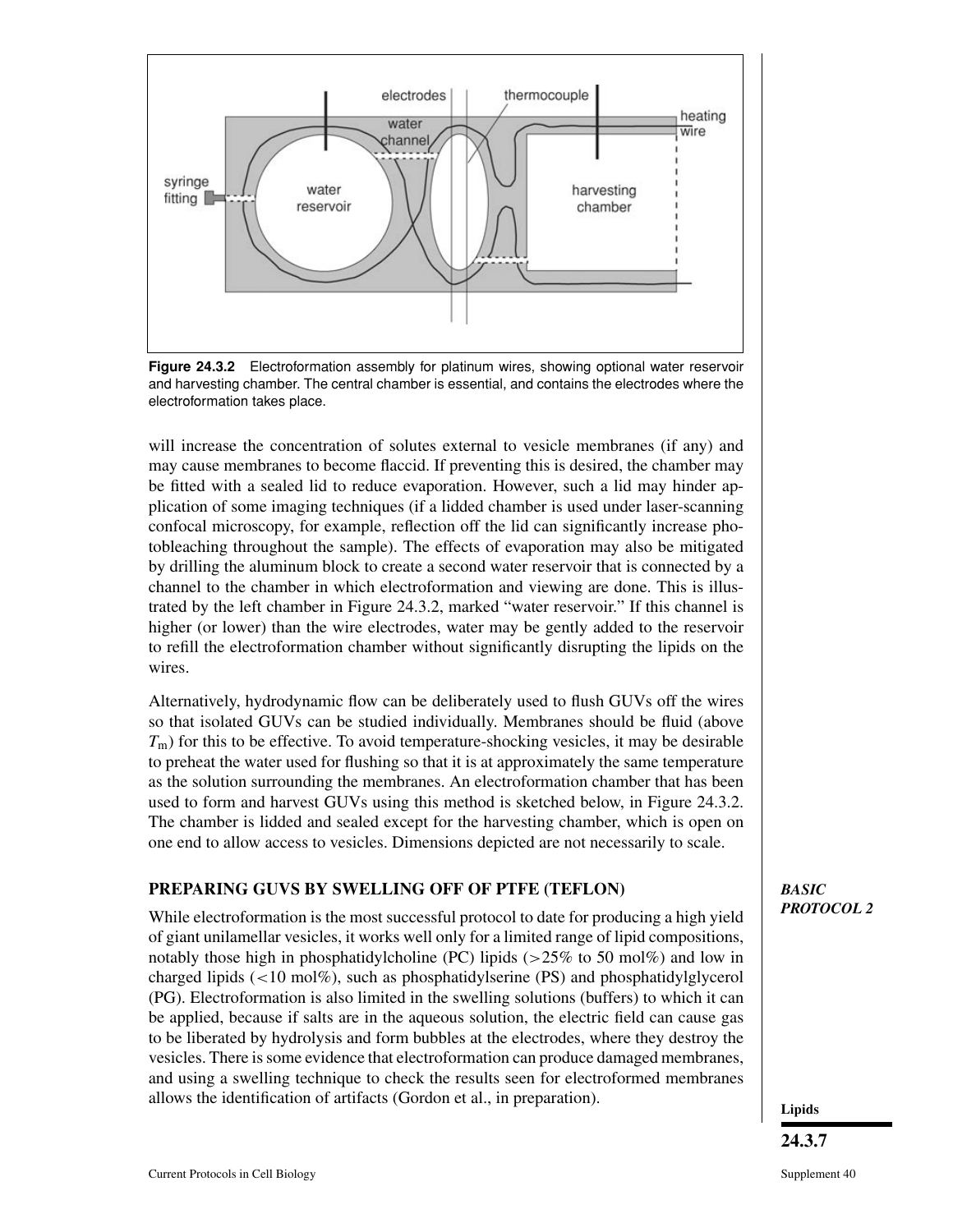This swelling technique requires at least ∼10 mol% charged lipids to produce unilamellar vesicles (the threshold amount varies with the other lipids in the system and with the buffer used). This technique can produce GUVs in standard, salt-containing biological buffers.

#### *Materials*

20 mg/ml lipid in chloroform (Support Protocol 1) Chloroform Nitrogen gas Swelling solution: 100 mM sucrose or glucose prepared using sterile deionized  $H_2O$ Microdispensers with glass bores (Drummond), or Hamilton syringes PTFE (Teflon) sheet,  $\sim$ 2 × 2–cm square, roughened with fine-grain sandpaper

(McMaster-Carr, *http://www.mcmaster.com*) Desiccator chamber, attached to vacuum pump

Glass beaker

Incubator or oven

### *Prepare dry lipid film*

- 1. If using more than one species of lipid, mix in the desired ratio as in Support Protocol 1. Add membrane dye(s) and other components to be incorporated into the membrane, if desired, so that the total concentration of membrane components in chloroform solution remains approximately 20 mg/ml.
- 2. Using a glass microdispenser or Hamilton syringe, deposit 100 μl lipid(s) solution onto roughened PTFE. Spread the solution on the surface to distribute it as evenly as possible.
- 3. Dry under vacuum 3 hr to overnight at room temperature.

### *Hydrate lipid film*

4. Prehydrate the resulting dry lipid film using moist nitrogen by bubbling nitrogen gas through sterile deionized water warmed on a hotplate and directing the resulting hydrated gas into a sealed chamber containing the lipid-coated PTFE sheet. Prehydrate film at least 30 min.

*If using light-sensitive membrane components, cover the chamber with aluminum foil.*

5. Place PTFE sheet, lipid-side-up, on the bottom of the beaker. Fill with 5 ml swelling solution. Cover beaker with Parafilm.

*If using light-sensitive components, such as membrane dyes, wrap the beaker in aluminum foil.*

6. Place beaker in incubator or oven and allow lipid film to swell into vesicles over 2 to 3 days.

*The temperature during swelling should be higher than the chain-melting transition temperature of the highest-melting membrane component. For many unsaturated lipids, 35*◦ *to 37*◦*C gives satisfactory results.*

*The resulting suspension will be dense in giant vesicles of a variety of sizes and lamellarities. These can be transferred to sample chambers for microscope viewing or other experimentation using a pipet or syringe. Taking care to minimize shear stresses by using a large pipet-tip opening or syringe needle and slow extraction will maximize the number of vesicles that survive this transfer. If using membrane dyes, unilamellar vesicles can be identified under the microscope as vesicles with the lowest fluorescence from the membrane.*

**Making Giant Unilamellar Vesicles via Hydration of a Lipid Film**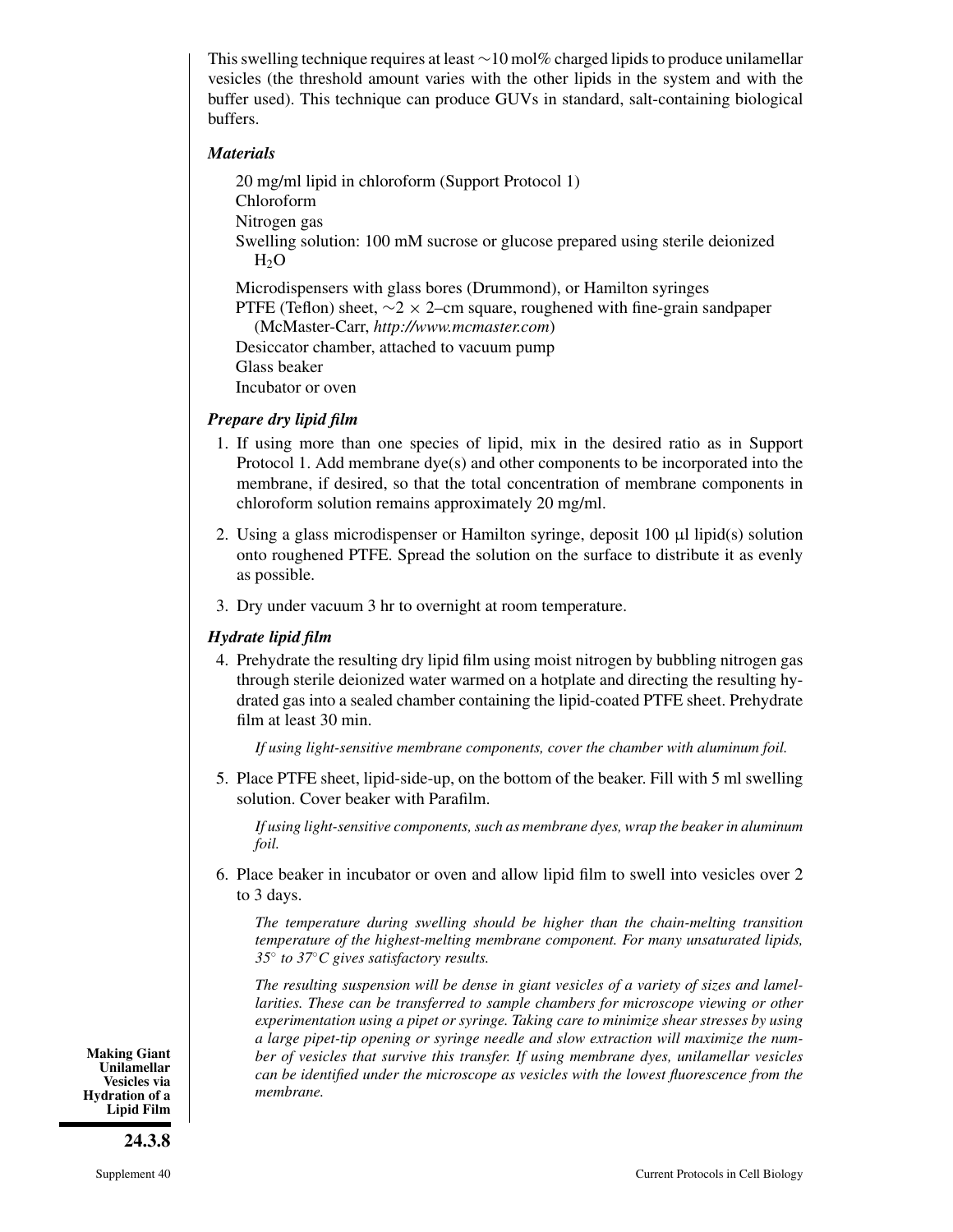### **PREPARING GUVs BY SWELLING OFF A UNIFORM FILM ON GLASS**

This method requires more preparation time and more specialized equipment than Basic Protocol 1, but it produces a higher percentage of unilamellar vesicles in the final, giantvesicle suspension. This protocol also does not require charged lipids in the system to produce unilamellar vesicles if the swelling solution does not contain salt.

### *Materials*

80 μl lipids in chloroform (Support Protocol 1) at 10 mM, (∼10 mg/ml) Chloroform Nitrogen gas Swelling solution: 100 mM sucrose in water (or other aqueous swelling solution), prepared using sterile deionized  $H_2O$ Microdispensers with glass bores (Drummond), or Hamilton syringes 50- to 100-ml glass flask with pointed bottom Rotary evaporator Vacuum oven Oven or incubator

### *Prepare dry lipid film in glass flask*

- 1. If using more than one species of lipid, mix in the desired ratio as in Support Protocol 1. Add membrane  $\text{dye}(s)$  and other components to be incorporated into the membrane, if desired, so that the total concentration of membrane components in chloroform solution remains ∼10 mM.
- 2. Using a glass microdispenser or Hamilton syringe, deposit 80  $\mu$ l of this solution in a 50- to 100-ml pointed-bottom glass flask.
- 3. Attach flask to a rotary evaporator in a near-horizontal orientation.
- 4. Evaporate while rotating flask in a water bath that is at a temperature greater than the chain-melting temperature of the highest-melting component in the system (for most unsaturated lipids and for saturated lipids with tails up to 16 carbon atoms long,  $50^{\circ}$ C is sufficient).

*The resulting lipid film should be dry to the eye, with no remaining fluid discernible.*

5. Dry this film for at least 2 hr in a vacuum oven at a temperature greater than the chain-melting temperature of the highest-melting component in the system.

### *Hydrate lipid film*

6. Pre-hydrate the resulting dry lipid film using warm, moist nitrogen by bubbling nitrogen gas through sterile deionized water warmed on a hotplate and directing the resulting hydrated gas into a sealed chamber containing the lipid-coated glass flask. Prehydrate film at least 30 min.

*If using light-sensitive membrane components, cover the chamber with aluminum foil.*

7. Fill flask with sufficient swelling solution to cover the lipid film. Seal top with Parafilm.

*If using light-sensitive components, cover flask with aluminum foil.*

8. Incubate (in an oven or incubator, or in a water bath warmed on a hotplate) for 18 to 24 hr at a temperature greater than the chain-melting temperature of the highestmelting component in the system.

*Preventing vibrations and other mechanical disturbances during incubation is essential to a good yield of GUVs.*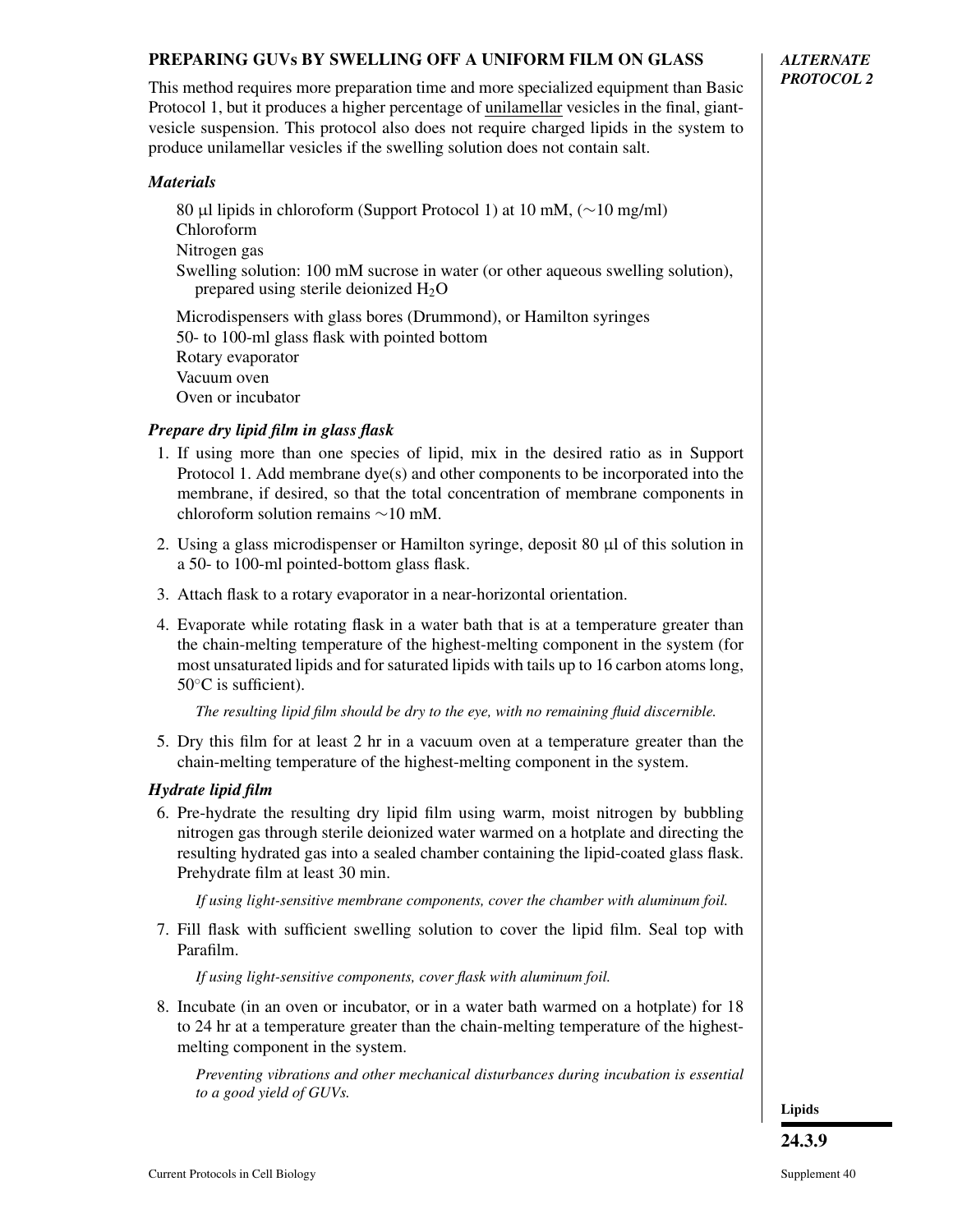*If using membrane dyes, a successful incubation will be identified by a "cloud" of color in the approximate center of the vial.*

9. Harvest vesicles from the center of the vial using a pipet or syringe, taking care to minimize shear forces, and transfer to sample chambers for microscope viewing or other experimentation.

*As in Basic Protocol 1, unilamellar vesicles can be identified by low fluorescence from membrane dyes.*

#### **PREPARING GUVs BY DEHYDRATION AND REHYDRATION OF SUVs**

This protocol uses dehydration and rehydration of small unilamellar vesicles (SUVs) to produce GUVs that adhere to a glass coverslip. This allows continuous microscopic observation of a single GUV or group of GUVs added as active agents directly to the system under study. At least 10 to 20 mol% PC lipid seems to be required to form vesicular structures using this protocol.

#### *Materials*

*ALTERNATE PROTOCOL 3*

> 100 to 300 μl of lipid solution in chloroform at 20 mg/ml (Support Protocol 1) 100 mM NaCl (prepared using sterile deionized  $H_2O$ ) containing 1 vol% glycerol 100 mM NaCl (prepared using sterile deionized  $H_2O$ ), without glycerol

Hamilton syringe Small glass vial Desiccator chamber, attached to vacuum pump Bath sonicator (43 kHz; L&R Ultrasonics Model T21, *http://www.lrultrasonics.com*) Glass coverslips

#### *Prepare dried lipid film in a glass vial*

- 1. If using more than one species of lipid, mix in the desired ratio as in Support Protocol 1. Add membrane dye(s) and other components to be incorporated into the membrane, if desired, so that the total concentration of membrane components in chloroform solution remains ∼20 mg/ml.
- 2. Deposit 100 to 300  $\mu$ l of lipid solution in a small glass vial, place vial in vacuum desiccator, and dry under vacuum for 3 hr to overnight.

#### *Hydrate lipid film and sonicate to form SUV***s**

3. Hydrate lipid film in vial with 100 mM NaCl containing 1 vol% glycerol. Add enough of this aqueous solution to produce a lipid concentration of 1 mg/ml.

*If 300* μ*l of chloroform solution at 20 mg/ml is dried onto the vial, 6 ml of aqueous solution is added.*

4. Cap the vial and seal with Parafilm. If using light-sensitive components, cover with aluminum foil. Refrigerate for 24 to 48 hr at 4◦C.

*The refrigeration step is necessary for vesicle formation.*

5. Sonicate lipid suspension in vial for 5 to 10 min to make small unilamellar vesicles (SUVs).

#### *Dry SUV***s** *and rehydrate*

- 6. Deposit 5 μl of SUV suspension onto glass cover slip, spreading as much as possible.
- 7. Let dry 30 to 60 min, long enough so that the droplet appears like a solid "gel," but not so long that it is visibly dry and cracked.

*If using light-sensitive components, sample should be shielded from light while it is drying.*

**Making Giant Unilamellar Vesicles via Hydration of a Lipid Film**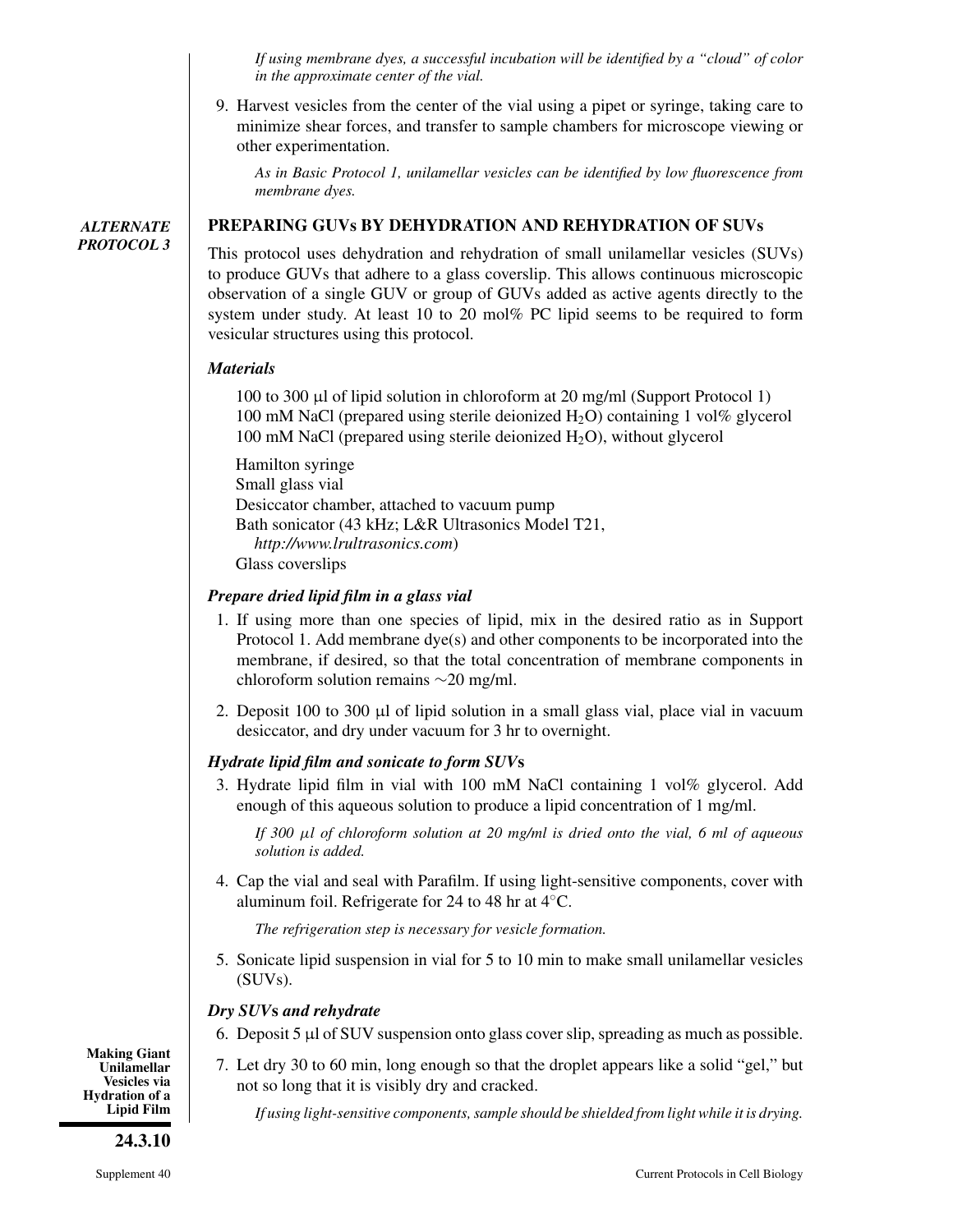8. Rehydrate using 100 mM NaCl solution (without glycerol), adding at least enough to cover the initially-deposited droplet (10 μl).

*Excess rehydrating solution (at least up to 500* μ*l) may be added if desired. Giant vesicles form within 10 min. As in Basic Protocol 1, unilamellar vesicles can be identified by low fluorescence from membrane dyes.*

#### **COMMENTARY**

#### **Background Information**

Giant unilamellar vesicles (GUVs) are liposomes up to tens of microns in size, consisting of a single lipid bilayer membrane. Due to their large size, they are especially amenable to studies using fluorescence and light microscopy, and may also be manipulated for mechanical measurements with optical traps or micropipets. In addition to their use in encapsulation, GUVs have proven to be useful model systems for studying many cellular processes, including tubulation (Roux et al., 2002; Koster et al., 2003) and budding, and fusion (Holopainen et al., 2000; Staneva et al., 2004), as well as peptide insertion (Thoren et al., 2004). The introduction of enzymes or proteins can result in reorganization, leading to such diverse behavior as vesicle aggregation, fusion, and fission (Nurminen et al., 2001).

More recently, GUVs have gained prominence as a platform for studying lipid phase separation as a model for the lipid raft hypothesis (Korlach et al., 1999; Dietrich et al., 2001; Baumgart et al., 2003). According to the lipid raft hypothesis, in-plane heterogeneity within cell membranes, in the form of lipid rafts, may play a key role in protein sorting and cell signaling (Simons and Ikonen, 1997). GUVs composed of simple mixtures of lipids and cholesterol display a rich phase behavior similar to that of lipid mixtures extracted from cells (Dietrich et al., 2001). This phase separation yields coexisting lipid phases, which differ in composition, density, and local curvature. GUVs provide model systems for the controlled study of the effects of lipid composition and protein binding on lipid phase formation, bending, line tension, budding, and stability.

#### **Critical Parameters**

#### *Lipid film thickness and uniformity*

It is generally desirable to obtain unilamellar vesicles larger than 10 μm in size. To ensure a high yield of unilamellar vesicles free from small vesicles, it is important to begin with a thin lipid film without much roughness or too many defects. The protocols described here use rapid spreading to obtain this thin film.

When viewed in reflection, the film should appear nearly uniform, with slight variations in color. Films that are too thick will appear dull, and nonuniform films will appear patchy.

A more controlled alternative to spreading is spin-coating; however, this requires access to a spin-coater. These are typically available in engineering facilities. The parameters for creating a film of optimal thickness are described by Estes and Mayer (2005); we have also used this technique with success.

#### **Troubleshooting**

The most common problem associated with making GUVs is contamination of lipid or sugar solutions. It is recommended that chloroform be divided into smaller bottles for use in solutions and in cleaning. Lipid solutions should be stored under nitrogen or argon gas at −20◦C or lower. Small volumes of lipid should be used for mixtures, so that they may be discarded in case of contamination. Be attentive of changes in color or texture of lipid mixtures, as these are signs of contamination. Sugar solutions should be filter-sterilized, aliquotted, and frozen. Sugar solutions in use may be refrigerated, but should be brought to temperature before use in rehydration.

#### **Anticipated Results**

The protocols described should yield large vesicles, without many small vesicles or debris. By incorporating a small (0.1 to 1 mol%) amount of fluorescently labeled lipid, it is easy to check with microscopy that vesicles are unilamellar, since multilamellar vesicles appear brighter, as shown in Figure 24.3.3B. Vesicles can also be viewed either with phase contrast or DIC microscopy, as shown in Figure 24.3.3B.

#### **Time Considerations**

The time required depends on the protocol chosen. Forming GUVs using electroformation protocols requires a minimum of 2 hr. Gentle hydration protocols require 1 to 3 days. For all protocols, much of the time required is for drying or hydration of the lipid films.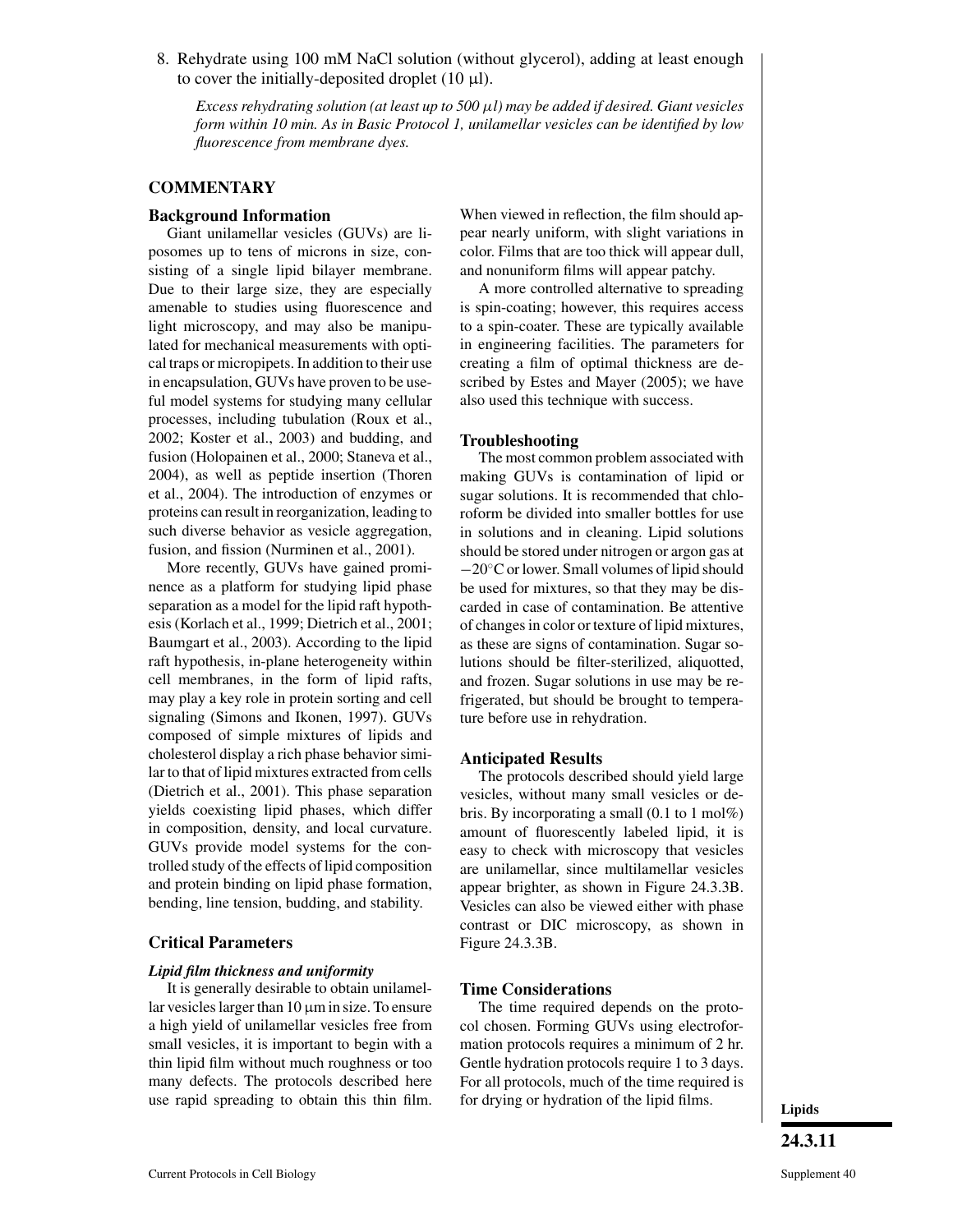

**Figure 24.3.3** Giant vesicles, viewed with microscopy. (**A**) By incorporating 0.1 mol% of a fluorescently labeled lipid, vesicles are readily viewed with fluorescence microscopy. Multilamellar vesicles appear brighter, as demonstrated by the upper vesicle. (**B**) Vesicles may also be viewed using phase microscopy. Scale bars =  $10 \mu m$ .

#### **Literature Cited**

- Angelova, M.I., Soleau, S., Meleard, P., Faucon, J.F., and Bothorel, P. 1992. Preparation of giant vesicles by external AC electric fields: Kinetics and applications. *Progr. Colloid & Polymer Sci.* 89:127-131.
- Bacia, K., Schwille, P., and Kurzchalia, T.V. 2005. Sterol structure determines the separation of phases and the curvature of the liquid-ordered phase in model membranes. *Proc. Natl. Acad. Sci. U.S.A.* 102:3272-3277.
- Bagatolli, L.A. 2006. To see or not to see: Lateral organization of biological membranes and fluorescence microscopy. *Biochim. Biophys. Acta* 1758:1541-1556.
- Bagatolli, L.A. and Gratton, E. 2000. Two photon fluorescence microscopy of coexisting lipid domains in giant unilamellar vesicles of binary phospholipid mixtures. *Biophys. J.* 78:290-305.
- Baumgart, T., Hess, S.T., and Webb, W.W. 2003. Imaging coexisting fluid domains in biomembrane models coupling curvature and line tension. *Nature* 425:821-824.
- Beattie, M., Veatch, S.L., Stottrup, B., and Keller, S.L. 2005. Sterol structure determines miscibility vs. melting transitions in lipid vesicles. *Biophys. J.* 89:1760-1768.
- Bigay, J., Gounon, P., Robineau, S., and Antonny, B. 2003. Lipid packing sensed by ArfGAP1 couples COPI coat disassembly to membrane bilayer curvature. *Nature* 426:563-566.
- Dietrich, C., Bagatolli, L.A., Volovyk, Z.N., Thompson, N.L., Levi, M., Jacobson, K., and Gratton, E. 2001. Lipid rafts reconstituted in model membranes. *Biophysical Journal* 80:1417-1428.
- Estes, D.J. and Mayer, M. 2005. Electroformation of giant liposomes from spin-coated films of

lipids. *Colloids and Surfaces B: Biointerfaces* 42:115-123.

- Gordon, V.D., Beales, P.A., Shearman, G.C., Zhao, Z., Seddon, J.M., Egelhaaf, S.U., and Poon, W.C.K. Solid-like domains in mixed lipid bilayers: Effects of lipid phase behavior, transition pathway, and membrane lamellarity. Manuscript in preparation.
- Holopainen, J.M., Angelova, M.I., and Kinnunen, P.K.J. 2000. Vectorial budding of vesicles by asymmetrical enzymatic formation of ceramide in giant liposomes. *Biophys. J.* 78:830- 838.
- Korlach, J., Schwille, P., Webb, W.W., and Feigenson, G.W. 1999. Characterization of lipid bilayer phases by confocal microscopy and fluorescence correlation spectroscopy. *Proc. Natl. Acad. Sci. U.S.A.* 96:8461-8466.
- Koster, G., VanDujin, M., Hofs, B., and Dogterom, M. 2003. Membrane tube formation from giant vesicles by dynamic association of motor proteins. *Proc. Natl. Acad. Sci. U.S.A.* 100:15583- 15588.
- Moscho, A., Orwar, O., Chiu, D.T., Biren, M.P., and Zare, R.N. 1996. Rapid preparation of giant unilamellar vesicles. *Proc. Natl. Acad. Sci. U.S.A.* 93:11443-11447.
- Mueller, P., Chien, T.F., and Rudy, B. 1983. Formation and properties of cell-size lipid bilayer vesicles. *Biophys. J.* 44:375-381.
- Nurminen, T.A., Holopainen, J.M., Zhao, H., and Kinnunen, P.K.J. 2001. Observation of topical catalysis by sphingomyelinase coupled to microspheres. *J. Amer. Chem. Soc.* 124:12129- 12134.
- Roux, A., Cappello, G., Cartaud, J., Prost, J., Goud, B., and Bassereau, P. 2002. A minimal system allowing tubulation with molecular motors pulling

**Making Giant Unilamellar Vesicles via Hydration of a Lipid Film**